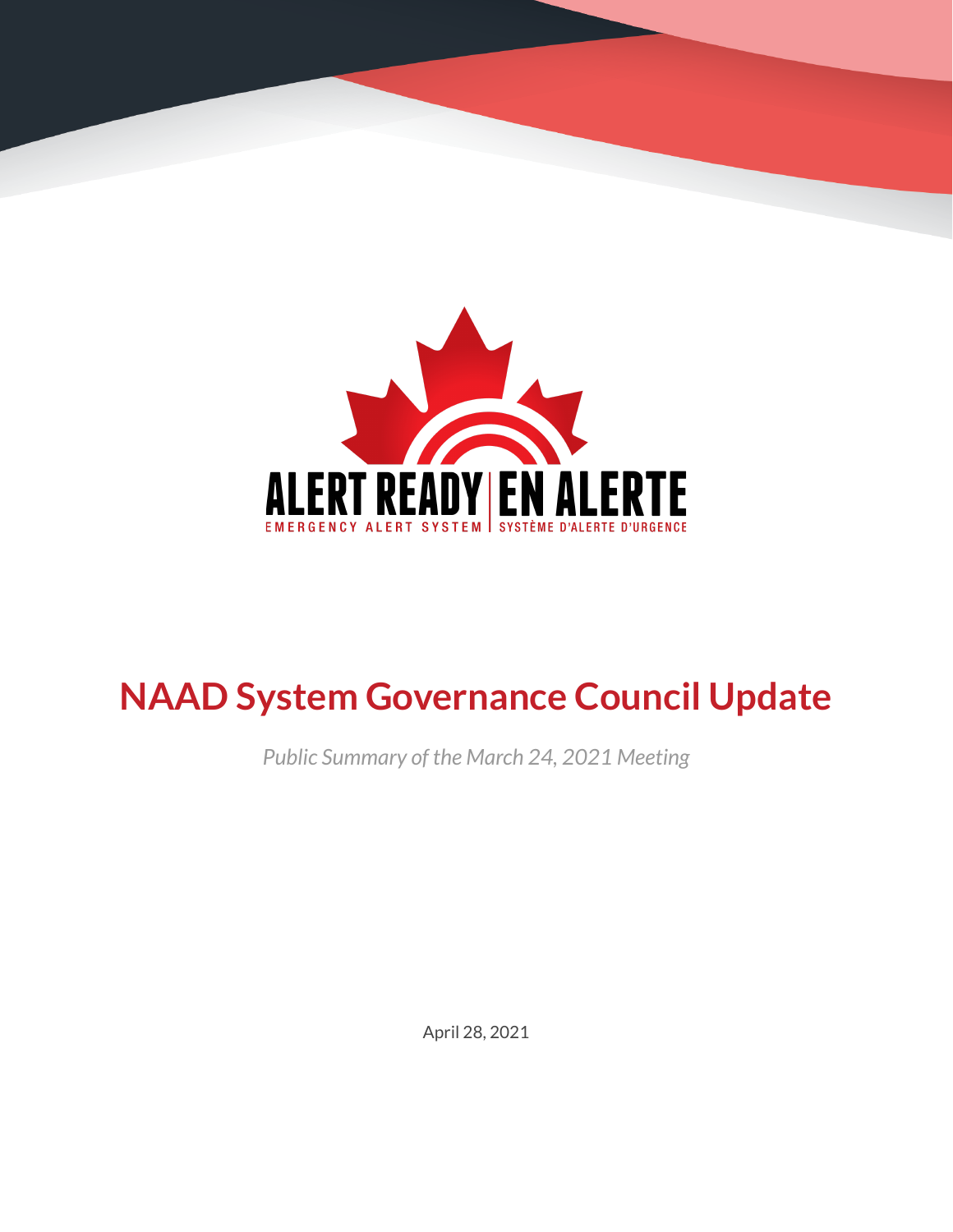### **Purpose**

The purpose of this document is to provide Last Mile Distributors (LMDs) with an update regarding key NAAD System activities and discussions following the most recent NAAD System Governance Council meeting that was hosted virtually by Pelmorex on March 24, 2021.

## **Operational Update**

#### Public Awareness Test

- The NAAD System Test Message Policy version 3.1 was approved at the March 24, 2021 Governance Council meeting. It includes a change to move the second yearly public test from the  $4^{\text{th}}$  week to the 3<sup>rd</sup> week of November. The change was made to avoid having the public test be scheduled the same week as Black Friday and Thanksgiving in the United States as these events normally generate high volumes of data traffic on wireless networks. The updated policy can be found [here](https://alerts.pelmorex.com/wp-content/uploads/2021/04/NAAD-System-Test-Message-Policy-EN.pdf).
- The next public test of the Alert Ready system is scheduled for Wednesday, May 5, 2021. The most up-to-date schedule with test times for each province and territory can be accessed [here.](https://alerts.pelmorex.com/#test-schedule)

#### Wireless Public Alerting (WPA)

A working group composed of wireless service providers (WSPs), Pelmorex and participating Alert Issuers has been meeting regularly to review future enhancements to the wireless public alerting service. Stakeholders agreed to implement, by the summer of 2021, an upgrade that will include the following:

- A new feature named "UpdateX" which allows Alert Issuers to modify a wireless alert message target area and/or its expiration time by significantly reducing the number of duplicate alert notifications presented on wireless devices that have already received an active alert.
- Support the use of the "none" geocode value, an accepted value in the CAP-CP location references, in the cell broadcast system used by WSPs to distribute a wireless alert to the public.

The project plan includes the following milestones and next steps:

- The working group will finalize changes to the C-interface technical specifications.
- Pelmorex will complete the development changes to the alert gateway by April 15, 2021.
- Testing between Pelmorex and each wireless service provider will be scheduled once their respective cell broadcast systems have been upgraded. Lab testing is expected to begin in April.
- The activation of the UpdateX feature will not be completed until every wireless operator has upgraded their systems. The timeline for the activation of the feature is yet to be determined.